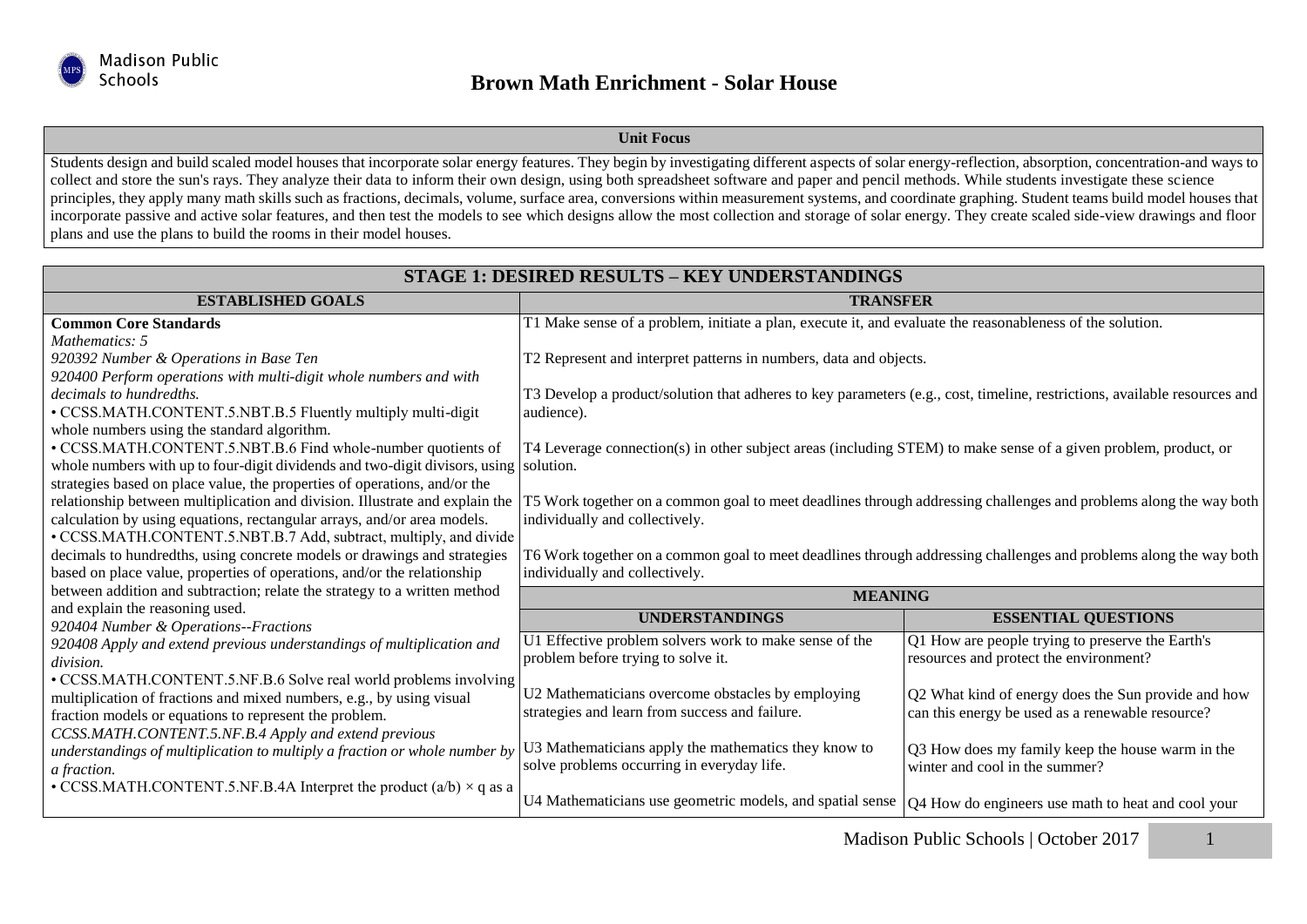| STAGE 1: DESIRED RESULTS - KEY UNDERSTANDINGS                                                                                                                                              |                                                                                                                              |                                                                                                       |  |  |
|--------------------------------------------------------------------------------------------------------------------------------------------------------------------------------------------|------------------------------------------------------------------------------------------------------------------------------|-------------------------------------------------------------------------------------------------------|--|--|
| parts of a partition of q into b equal parts; equivalently, as the result of a<br>sequence of operations $a \times q \div b$ . For example, use a visual fraction model                    | to interpret and make sense of the physical environment.                                                                     | home?                                                                                                 |  |  |
| to show (2/3) $\times$ 4 = 8/3, and create a story context for this equation. Do the<br>same with $(2/3) \times (4/5) = 8/15$ . (In general, $(a/b) \times (c/d) = ac/bd$ .)               | U5 Energy can be transferred from place to place by sound<br>waves, light waves, heat, and electric current or from object   |                                                                                                       |  |  |
| • CCSS.MATH.CONTENT.5.NF.B.4B Find the area of a rectangle with<br>fractional side lengths by tiling it with unit squares of the appropriate unit                                          | to object through collision.                                                                                                 |                                                                                                       |  |  |
| fraction side lengths, and show that the area is the same as would be found<br>by multiplying the side lengths. Multiply fractional side lengths to find                                   | U6 Energy, in everyday life, typically refers to the<br>conversion of stored energy into a desired form for practical        |                                                                                                       |  |  |
| areas of rectangles, and represent fraction products as rectangular areas.<br>CCSS.MATH.CONTENT.5.NF.B.7 Apply and extend previous                                                         | use.                                                                                                                         |                                                                                                       |  |  |
| understandings of division to divide unit fractions by whole numbers and<br>whole numbers by unit fractions.                                                                               | U7 Heating or cooling a substance may cause changes that<br>can be observed. Sometimes these changes are reversible,         |                                                                                                       |  |  |
| • CCSS.MATH.CONTENT.5.NF.B.7C Solve real world problems<br>involving division of unit fractions by non-zero whole numbers and                                                              | and sometimes they are not.                                                                                                  |                                                                                                       |  |  |
| division of whole numbers by unit fractions, e.g., by using visual fraction                                                                                                                | U8 When light shines on an object, it is reflected, absorbed,                                                                |                                                                                                       |  |  |
| models and equations to represent the problem. For example, how much<br>chocolate will each person get if 3 people share 1/2 lb of chocolate equally?                                      | or transmitted (refracted) through the object, depending on<br>the object's material and the frequency (color) of the light. |                                                                                                       |  |  |
| How many 1/3-cup servings are in 2 cups of raisins?                                                                                                                                        | ACQUISITION OF KNOWLEDGE AND SKILL                                                                                           |                                                                                                       |  |  |
| 920421 Measurement & Data<br>920422 Convert like measurement units within a given measurement                                                                                              | <b>KNOWLEDGE</b>                                                                                                             | <b>SKILLS</b>                                                                                         |  |  |
| system.                                                                                                                                                                                    | K1 Black pigment absorbs all colors of light and transfers                                                                   | S1 Measure and read temperature in both the Fahrenheit                                                |  |  |
| · CCSS.MATH.CONTENT.5.MD.A.1 Convert among different-sized                                                                                                                                 | light energy to heat energy; and white reflects all colors                                                                   | and Celsius scale.                                                                                    |  |  |
| standard measurement units within a given measurement system (e.g.,                                                                                                                        | (wavelengths) of light and doesn't absorb heat.                                                                              |                                                                                                       |  |  |
| convert 5 cm to 0.05 m), and use these conversions in solving multi-step,                                                                                                                  |                                                                                                                              | S2 Construct and read single, double, and triple line                                                 |  |  |
| real world problems.                                                                                                                                                                       | K2 Volume and surface area of a right rectangular prism.                                                                     | graphs.                                                                                               |  |  |
| 920426 Geometric measurement: understand concepts of volume.                                                                                                                               |                                                                                                                              |                                                                                                       |  |  |
| CCSS.MATH.CONTENT.5.MD.C.5 Relate volume to the operations of                                                                                                                              | K3 Which Earth materials are able to collect solar energy<br>(dry soil, wet soil, water, and rocks).                         | S3 The various ways to represent the volume of 24 cubic<br>inches.                                    |  |  |
| multiplication and addition and solve real world and mathematical<br>problems involving volume.                                                                                            |                                                                                                                              |                                                                                                       |  |  |
| • CCSS.MATH.CONTENT.5.MD.C.5A Find the volume of a right<br>rectangular prism with whole-number side lengths by packing it with unit                                                       | K4 Multiply using the standard algorithm.                                                                                    | S4 How to draw various geometric shapes using<br>protractors, rulers, and appropriate tools to scale. |  |  |
| cubes, and show that the volume is the same as would be found by                                                                                                                           | K5 Multiply a whole number by a fraction and divide 3-digit                                                                  |                                                                                                       |  |  |
| multiplying the edge lengths, equivalently by multiplying the height by the<br>area of the base. Represent threefold whole-number products as volumes,                                     | whole numbers by a 1 digit whole number.                                                                                     |                                                                                                       |  |  |
| e.g., to represent the associative property of multiplication.                                                                                                                             |                                                                                                                              |                                                                                                       |  |  |
|                                                                                                                                                                                            | K6 Add, subtract, multiply, and divide decimal numbers to                                                                    |                                                                                                       |  |  |
| • CCSS.MATH.CONTENT.5.MD.C.5B Apply the formulas $V = 1 \times w \times h$ the hundredths place value.<br>and $V = b \times h$ for rectangular prisms to find volumes of right rectangular |                                                                                                                              |                                                                                                       |  |  |
| prisms with whole-number edge lengths in the context of solving real world $ K7$ Orientation of windows and insulation for efficient home                                                  |                                                                                                                              |                                                                                                       |  |  |
| and mathematical problems.                                                                                                                                                                 | solar design.                                                                                                                |                                                                                                       |  |  |
| 920435 Geometry<br>920436 Graph points on the coordinate plane to solve real-world and                                                                                                     | K8 Transparent materials allow light to pass through that can                                                                |                                                                                                       |  |  |